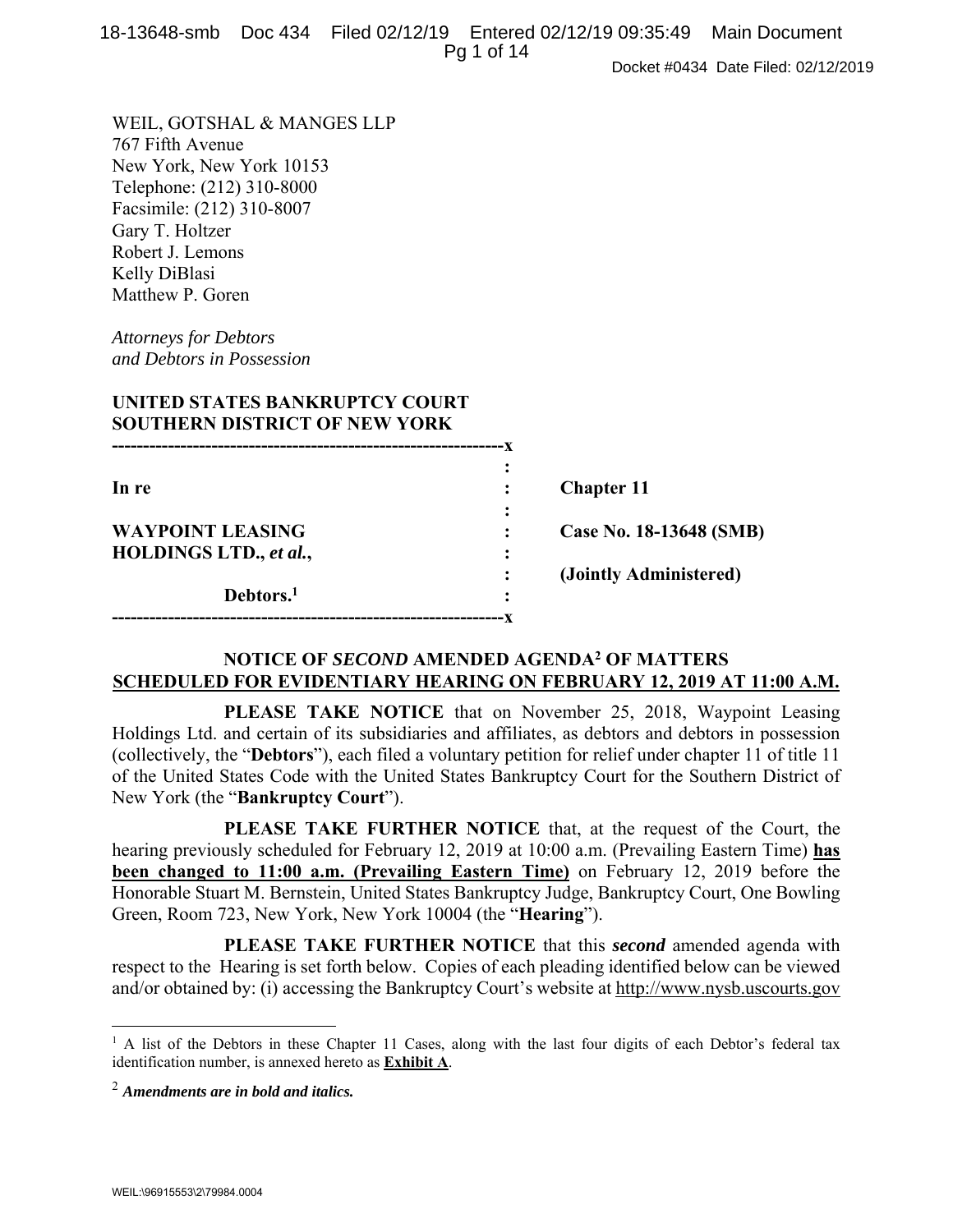### 18-13648-smb Doc 434 Filed 02/12/19 Entered 02/12/19 09:35:49 Main Document Pg 2 of 14

or (ii) from the Debtors' claims and noticing agent, Kurtzman Carson Consultants LLC, either at http://www.kccllc.net/waypointleasing, by calling (888) 733-1446 (toll free) for U.S. and Canadabased parties or  $+1$  (310) 751-2635 for international parties, or by sending an e-mail to WaypointInfo@kccllc.com. Note that a PACER password is needed to access documents on the Bankruptcy Court's website.

# **I. STATUS CONFERENCE:**

1. Initial Case Conference [**ECF No. 23**] (continued)

Status: This matter is going forward solely as a status conference.

# **II. CONTESTED MATTERS:**

2. Emergency Motion of Debtors Pursuant to 11 U.S.C. § 105(a) for Entry of an Order Approving Proposed Updated DIP Budget and Resolving Allocation Methodology for Winddown Account **[ECF No. 357]**

Response Deadline: February 11, 2019 at 12:00 p.m.

# Responses Filed:

- A. Statement of Bank of Utah, as WAC 6 Administrative Agent, in Support of Macquarie Sale **[ECF No. 330]**
- B. Reservation of Rights of Wells Fargo Bank, N.A. **[ECF No. 341]**
- C. Limited Objection of Lombard North Central plc **[ECF No. 343]**
- D. Limited Objection of Mitsui Banking Corporation **[ECF No. 345]**
- E. Statement of Glas Trust Company LLC **[ECF No. 346]**
- F. Statement of 1st Source Bank, as WAC 6 Lender **[ECF No. 348]**
- G. Joinder of Macquarie PF Inc., as WAC 1 Administrative Agent, to (I) Statement of Bank of Utah and (II) Statement of Glas Trust Company, LLC **[ECF No. 349]**
- H. Response of Bank of Utah, as WAC 6 Administrative Agent, to Debtors' Emergency Motion **[ECF No. 408]**
- I. Response of Glas Trust Company LLC, as Agent, to Debtors' Emergency Motion **[ECF No. 411]**
- J. Response of Lombard North Central plc, Asset Financing and Leasing, to Debtors' Emergency Motion **[ECF No. 412]**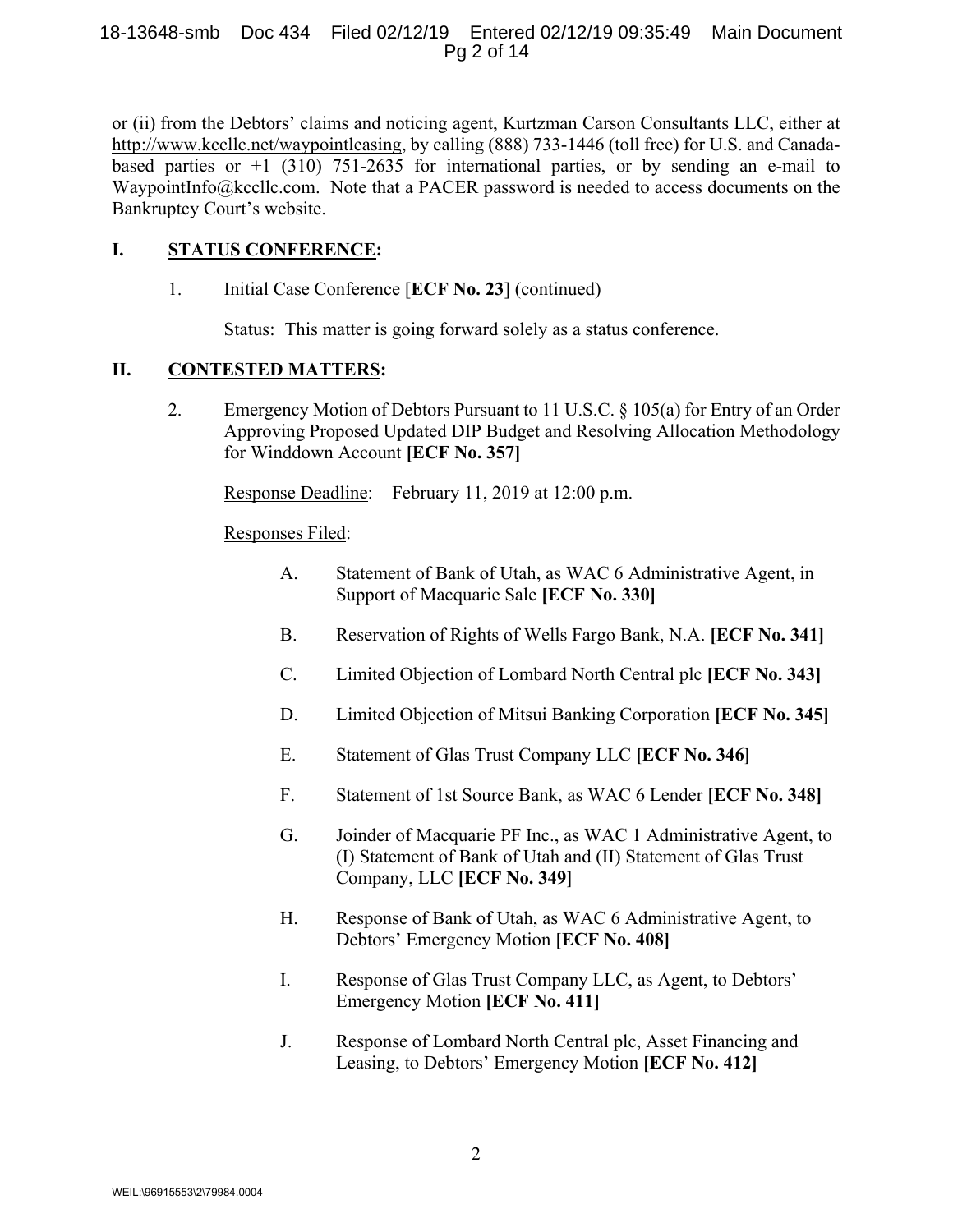### 18-13648-smb Doc 434 Filed 02/12/19 Entered 02/12/19 09:35:49 Main Document Pg 3 of 14

- K. Response of Sumitomo Mitsui Banking Corporation, Brussels Branch, to Debtors' Emergency Motion **[ECF No. 415]**
- L. Response of 1st Source, as WAC 6 Lender, to Debtors' Emergency Motion **[ECF No. 417]**
- M. *Joinder of Macquarie PF Inc., as WAC 1 Administrative Agent, to (I) Response of Bank of Utah, as WAC 6 Administrative Agent, and (II) Response of Glas Trust Company, LLC, as WAC 3 Administrative Agent [ECF No. 421]*

### Related Documents:

- N. Declaration of Kelly DiBlasi in Support of Order to Show Cause **[ECF No. 358]**
- O. Declaration of Robert A. Del Genio in Support of Emergency Motion of Debtors **[ECF No. 366]**
- P. Order to Show Cause Scheduling Hearing on Shortened Notice for Emergency Motion of Debtors **[ECF No. 368]**

Status: This matter is going forward.

### 3. *Notice of Filing of Revised Proposed Macquarie Sale Order [ECF No. 433]*

Response Deadline: February 5, 2019 at 4:00 p.m.

 February 8, 2019 at 5:00 p.m. for Pratt & Whitney Canada Corp. with respect to Debtors' Notice of Assumption, Assignment and Cure Amount **[ECF No. 299]**

#### Responses to Sale:

- A. Statement of Bank of Utah, as WAC 6 Administrative Agent **[ECF No. 330]**
- B. Limited Objection of Edward Washecka **[ECF No. 336]**
- C. SunTrust Bank's Limited Objection and Reservation of Rights**[ECF No. 337]**
- D. Reservation of Rights of Wells Fargo Bank, N.A. **[ECF No. 341]**
- E. Limited Objection and Reservation of Rights of WAC 8 Noteholders [**ECF No. 342]**
- F. Limited Objection of Lombard North Central plc **[ECF No. 343]**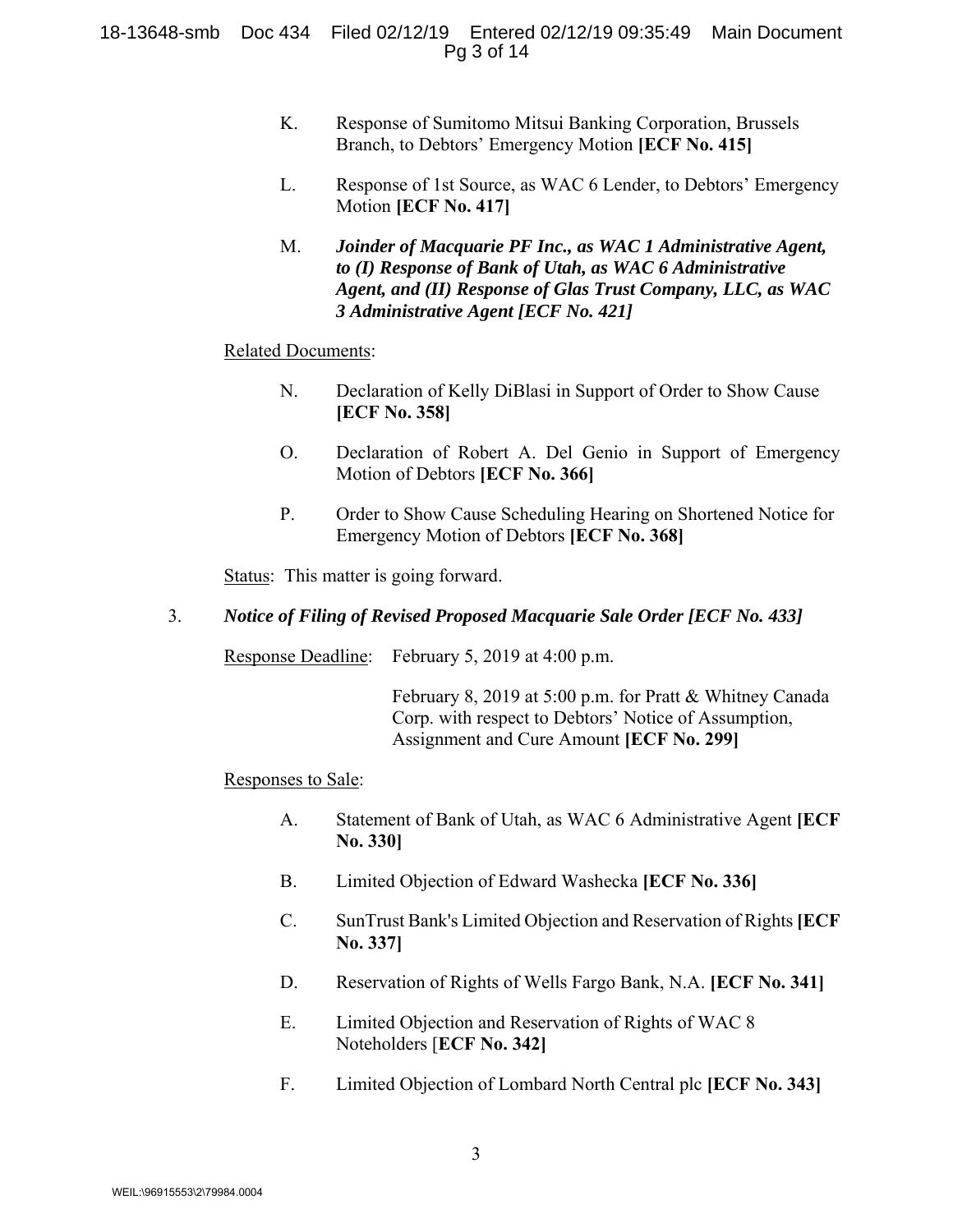### 18-13648-smb Doc 434 Filed 02/12/19 Entered 02/12/19 09:35:49 Main Document Pg 4 of 14

- G. Limited Objection of Mitsui Banking Corporation **[ECF No. 345]**
- H. Statement of Glas Trust Company LLC **[ECF No. 346]**
- I. Reservation of Rights of Milestone Aviation Group **[ECF No. 347]**
- J. Statement of 1st Source Bank, as WAC 6 Lender **[ECF No. 348]**
- K. Joinder of Macquarie PF Inc., as WAC 1 Administrative Agent, to (I) Statement of Bank of Utah and (II) Statement of Glas Trust Company, LLC **[ECF No. 349]**
- L. Debtors' Omnibus Reply In Support of Motion to Approve Sale of Substantially All Assets **[ECF No. 407]**
- M. Notice of Filing Corrected Exhibit **[ECF No. 419]**

#### Responses to Cure Notices:

- N. CHC's Limited Objection to the Debtors' Notice of Assumption and Cure Amount **[ECF No. 279]**
- O. CHC's Limited Objection to Debtors' Supplemental Notice of Assumption, Assignment and Cure Amount **[ECF No. 351]**
- P. NHV, A/S Limited Objection to Debtors' Supplemental Notice of Assumption, Assignment and Cure Amount **[ECF No. 352]**

#### Resolved Responses to Cure Notices:

- Q. Limited Objection and Reservation of Rights of OHI Finance II S.A., Omni Helicopters International, S.A., and Omni Taxi Aereo, S.A. Regarding Proposed Cure Amount and Related Items **[ECF No. 281]**
- R. Objection and Reservation of Rights of OHI Finance II S.A., Omni Helicopters International, S.A., and Omni Taxi Aereo, S.A. to Debtors' Supplemental Notice of Assumption, Assignment and Cure Amount **[ECF No. 318]**
- S. Objection of 19 OKH, LLC to Debtors' Supplemental Notice of Assumption, Assignment and Cure Amount **[ECF No. 332]**
- T. Limited Objection of AgustaWestland Malaysia Sdn. Bhd. to Debtors' Supplemental Notice of Assumption, Assignment and Cure Amount **[ECF No. 335]**
- U. Limited Objection of Airbus Helicopters S.A.S. and Airbus Helicopters Deutschland GMBH to Debtors' Supplemental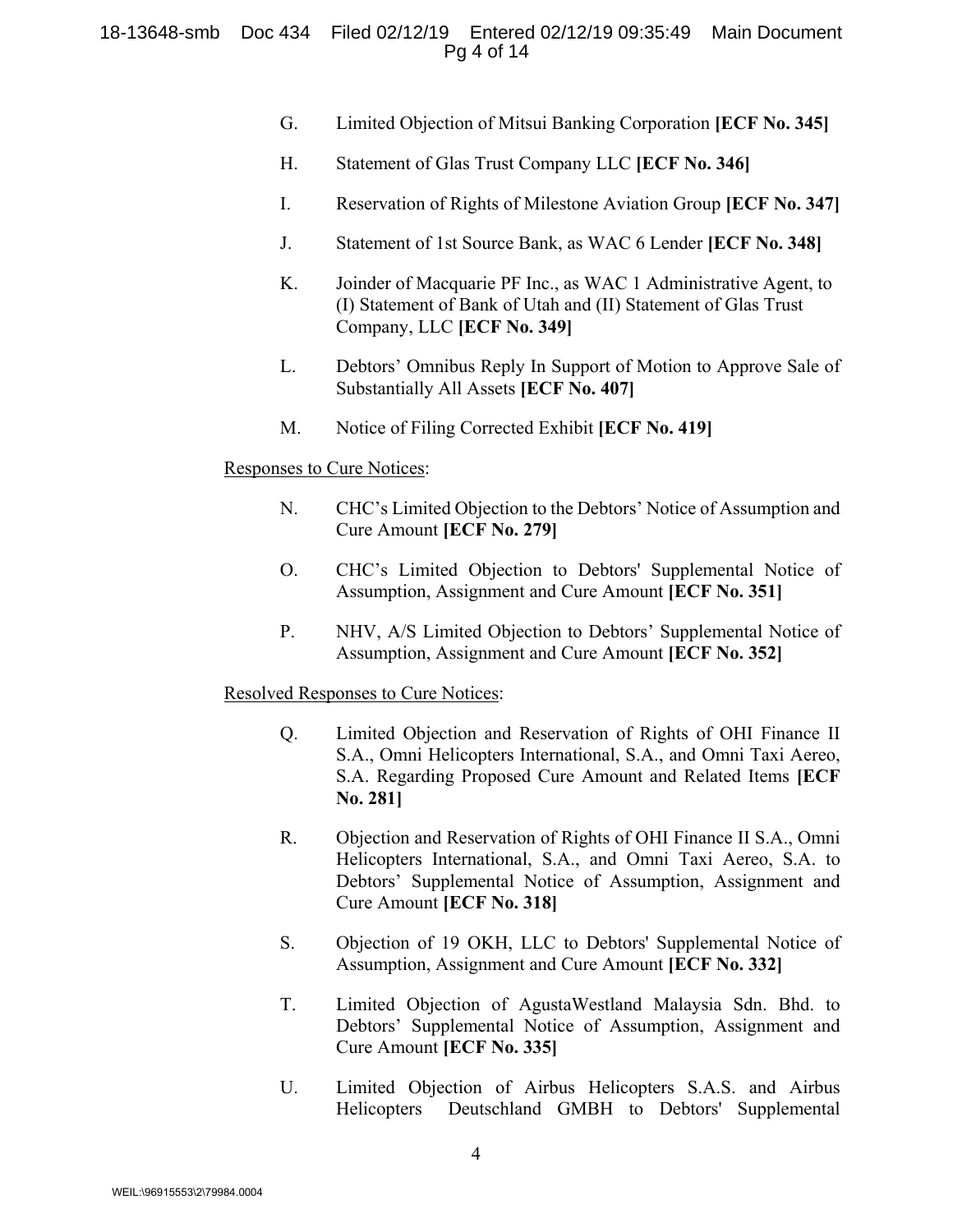#### 18-13648-smb Doc 434 Filed 02/12/19 Entered 02/12/19 09:35:49 Main Document Pg 5 of 14

Notice of Assumption, Assignment and Cure Amount **[ECF No. 354]** 

#### Related Documents:

- V. Motion of Debtors for Entry of Orders Approving: (I) (A) Bidding Procedures, (B) Bid Protections, (C) Form and Manner of Notice of Auction, Sale Transaction, and Sale Hearing, and (D) Procedures for the Assumption and Assignment of Certain Executory Contracts and Unexpired Leases; and (II) (A) Sale of Substantially all of the Debtors' Assets Free and Clear of Liens, Claims, Encumbrances, and Other Interests, (B) Assumption and Assignment of Certain Executory Contracts and Unexpired Leases, and (C) Related Relief **[ECF No. 64]**
- W. Declaration of Matthew R. Niemann In Support of Debtors' Motion **[ECF No. 67]**
- X. Order Approving (A) Bidding Procedures, (B) Bid Protections, (C) Form and Manner of Notice of Cure Costs, Auction, Sale Transaction, and Sale Hearing, and (D) Date For Auction, If Necessary, And Sale Hearing **[ECF No. 159]**
- Y. Notice of Sale of Substantially All Assets **[ECF No. 173]**
- Z. Notice of Assumption, Assignment and Cure Amount with Respect to Executory Contracts and Unexpired Leases of Debtors **[ECF No. 180]**
- AA. Notice of Cancellation of Auction **[ECF No. 216]**
- BB. Notice of Election to Treat Revised PSA Executed on January 23, 2018 as Meeting Requirements For The Conversion Condition **[ECF No. 296]**
- CC. Notice and Identities of Successful Credit Bidders **[ECF No. 297]**
- DD. Supplemental Notice of Assumption, Assignment and Cure Amount With Respect to Executory Contracts and Unexpired Leases of Debtors **[ECF No. 299]**
- EE. *Notice of Filing of Proposed Macquarie Sale Order [ECF No. 326]*
- FF. Order Granting Extension of Objection Deadline to Debtors' Supplemental Notice of Assumption, Assignment and Cure Amount **[ECF No. 373]**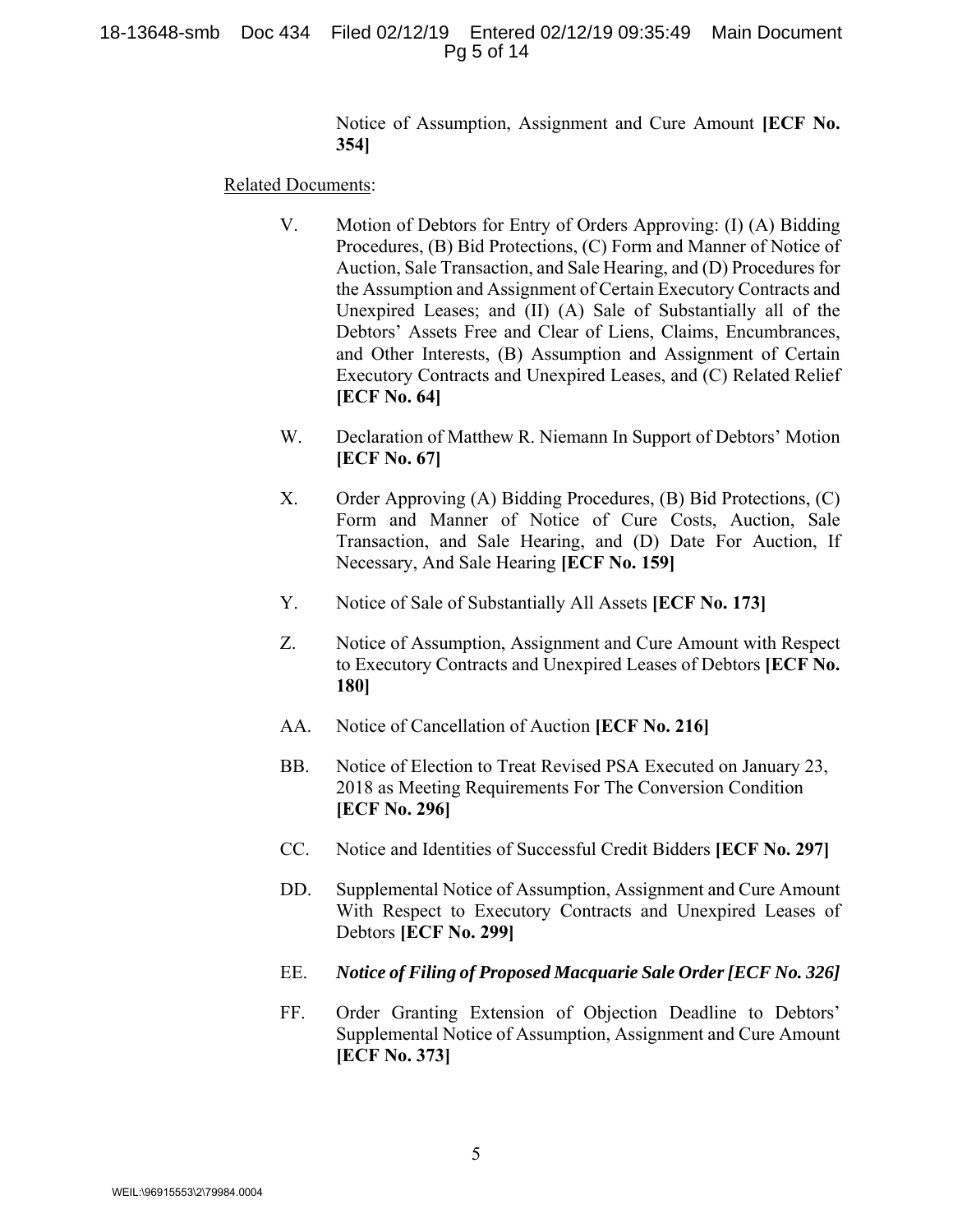### 18-13648-smb Doc 434 Filed 02/12/19 Entered 02/12/19 09:35:49 Main Document Pg 6 of 14

- GG. Notice of Filing of Unredacted Plan & Sale Support Agreement **[ECF No. 383]**
- HH. Supplemental Declaration of Matthew R. Niemann In Support of Proposed Macquarie Sale Order **[ECF No. 404]**
- II. Declaration of Stephen Wesley Cook in support of Macquarie Sale Transaction **[ECF No. 414]**
- JJ. Declaration of Robert A. Del Genio In Support of Proposed Macquarie Sale Order **[ECF No. 418]**

Status: This matter is going forward on a contested basis, except with respect to the CHC cure objections, for which the Debtors will request an adjournment.

# 4. *Notice of Filing of Revised Proposed WAC 12 Sale Order [ECF No. 423]*

Response Deadline: February 5, 2019 at 4:00 p.m.

### Response Filed:

- A. Limited Objection of Macquarie Rotorcraft Leasing Holdings Limited Relating to WAC 12 Credit Bid Transactions and Related Form of Purchase Agreement and Sale Order **[ECF No. 340]**
- B. Debtors' Omnibus Reply In Support of Motion to Approve Sale of Substantially All Assets **[ECF No. 407]**
- C. Notice of Filing Corrected Exhibit **[ECF No. 419]**

### Related Documents:

- D. Motion of Debtors for Entry of Orders Approving: (I) (A) Bidding Procedures, (B) Bid Protections, (C) Form and Manner of Notice of Auction, Sale Transaction, and Sale Hearing, and (D) Procedures for the Assumption and Assignment of Certain Executory Contracts and Unexpired Leases; and (II) (A) Sale of Substantially all of the Debtors Assets Free and Clear of Liens, Claims, Encumbrances, and Other Interests, (B) Assumption and Assignment of Certain Executory Contracts and Unexpired Leases, and (C) Related Relief **[ECF No. 64]**
- E. Declaration of Matthew R. Niemann In Support of Debtors' Motion **[ECF No. 67]**
- F. Order Approving (A) Bidding Procedures, (B) Bid Protections, (C) Form and Manner of Notice of Cure Costs, Auction, Sale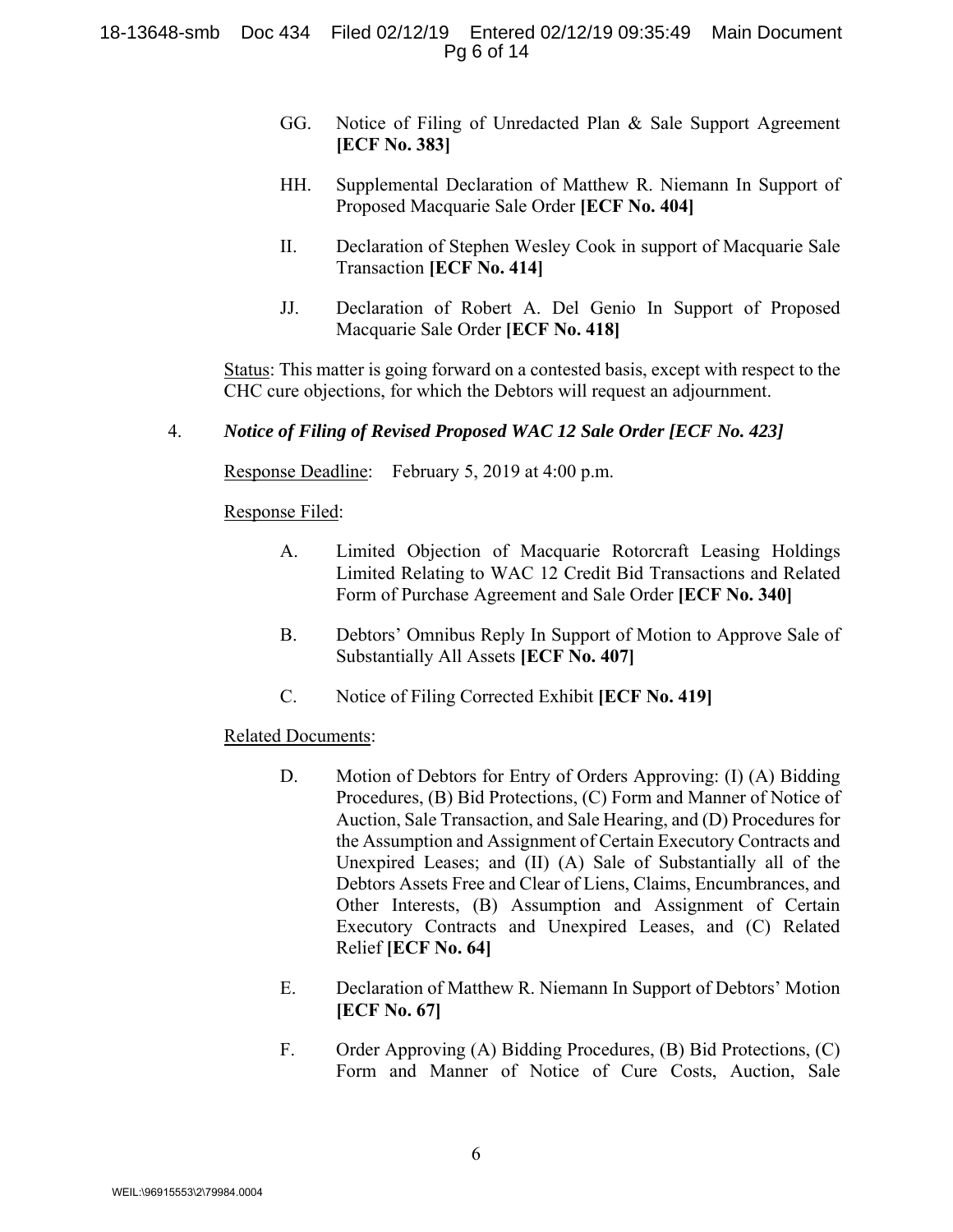### 18-13648-smb Doc 434 Filed 02/12/19 Entered 02/12/19 09:35:49 Main Document Pg 7 of 14

Transaction, and Sale Hearing, and (D) Date For Auction, If Necessary, And Sale Hearing **[ECF No. 159]**

- G. Notice and Identities of Successful Credit Bidders **[ECF No. 297]**
- H. Notice of Filing of WAC 12 Equity Purchase Agreement **[ECF No. 320]**
- I. *Notice of Filing of Proposed WAC 12 Sale Order [ECF No. 327]*
- J. Declaration of Alistair Monk in support of WAC 12 Sale Transaction **[ECF No. 391]**
- K. Supplemental Declaration of Alistair Monk in support of WAC 12 Sale Transaction **[ECF No. 403]**
- L. Supplemental Declaration of Matthew R. Niemann In Support of Proposed WAC 12 Sale Order **[ECF No. 405]**
- M. Notice of Filing of Revised WAC 12 Equity Purchase Agreement **[ECF No. 435]**

Status: This matter is resolved as to the Limited Objection filed by Macquarie, but going forward on a contested basis with respect to the expense allocation issue in the proposed sale order.

### 5. *Notice of Filing of Revised Proposed WAC 9 Sale Order [ECF No. 432]*

Response Deadline: February 5, 2019 at 4:00 p.m.

Response Filed:

- A. Limited Objection of Macquarie Rotorcraft Leasing Holdings Limited Relating to WAC 9 Credit Bid Transactions and Related Form of Purchase Agreement and Sale Order **[ECF No. 339]**
- B. Debtors' Omnibus Reply In Support of Motion to Approve Sale of Substantially All Assets **[ECF No. 407]**
- C. Response of Lombard North Central plc, Asset Financing and Leasing, to Macquarie's Limited Objection **[ECF No. 413]**
- D. Notice of Filing Corrected Exhibit **[ECF No. 419]**

### Related Documents:

E. Motion of Debtors for Entry of Orders Approving: (I) (A) Bidding Procedures, (B) Bid Protections, (C) Form and Manner of Notice of Auction, Sale Transaction, and Sale Hearing, and (D) Procedures for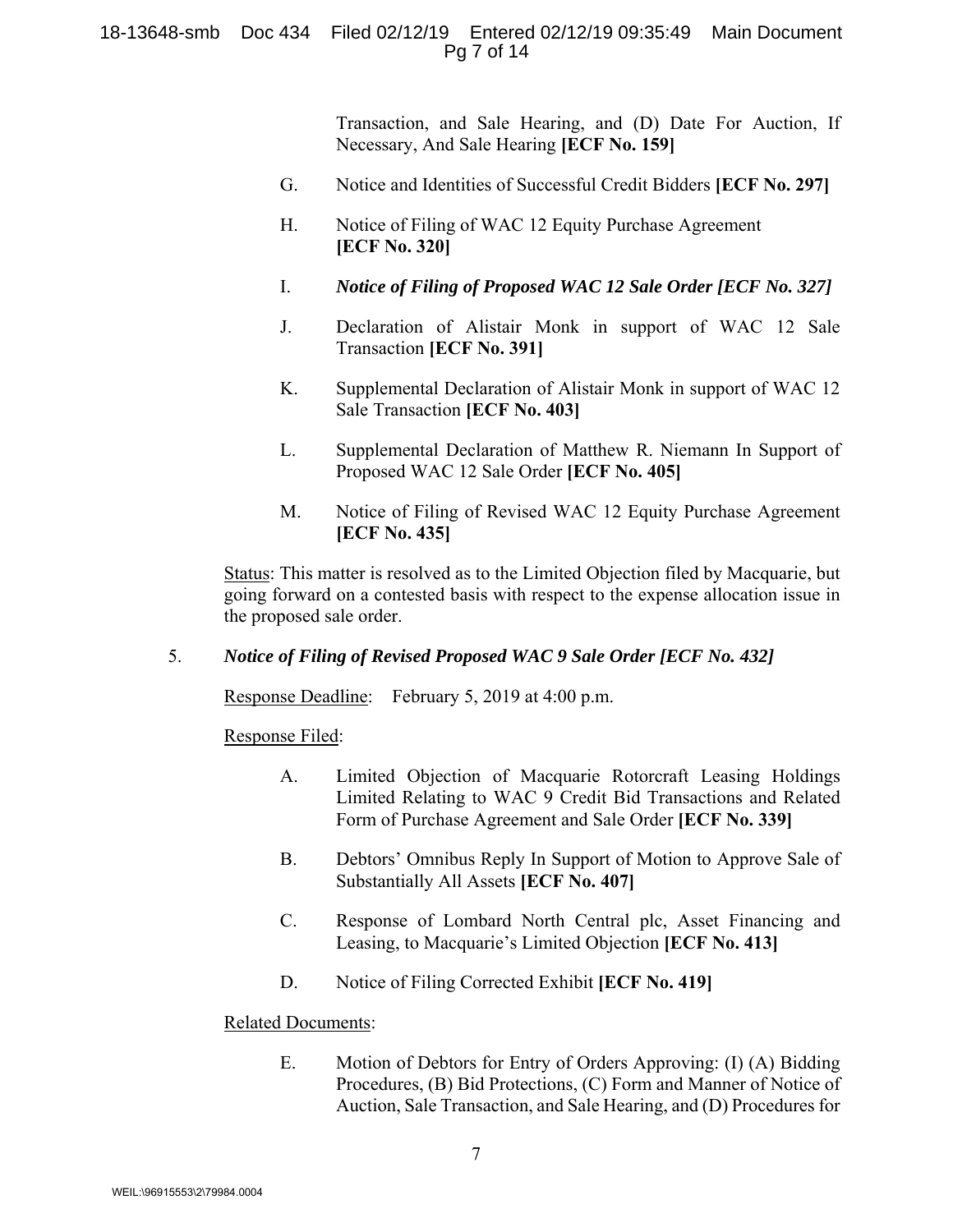### 18-13648-smb Doc 434 Filed 02/12/19 Entered 02/12/19 09:35:49 Main Document Pg 8 of 14

the Assumption and Assignment of Certain Executory Contracts and Unexpired Leases; and (II) (A) Sale of Substantially all of the Debtors Assets Free and Clear of Liens, Claims, Encumbrances, and Other Interests, (B) Assumption and Assignment of Certain Executory Contracts and Unexpired Leases, and (C) Related Relief **[ECF No. 64]**

- F. Declaration of Matthew R. Niemann In Support of Debtors' Motion **[ECF No. 67]**
- G. Order Approving (A) Bidding Procedures, (B) Bid Protections, (C) Form and Manner of Notice of Cure Costs, Auction, Sale Transaction, and Sale Hearing, and (D) Date For Auction, If Necessary, And Sale Hearing **[ECF No. 159]**
- H. Notice and Identities of Successful Credit Bidders **[ECF No. 297]**
- I. Notice of Filing of WAC 9 Equity Purchase Agreement **[ECF No. 301]**
- J. *Notice of Filing of Proposed WAC 9 Sale Order [ECF No. 328]*
- K. Supplemental Declaration of Matthew R. Niemann In Support of Proposed WAC 9 Sale Order **[ECF No. 406]**
- L. Declaration of Jacqueline McDermott in support of WAC 9 Sale Transaction **[ECF No. 410]**
- M. Notice of Filing of Revised WAC 9 Equity Purchase Agreement **[ECF No. 416]**

Status: This matter is going forward on a contested basis.

### **III. MATTER FOR WHICH OBJECTION DEADLINE HAS NOT YET PASSED:**

6. Motion of Lombard North Central plc, Asset Financing and Leasing, to Dismiss the WAC 9 Chapter 11 Cases Upon Consummation of the WAC 9 Credit Bid and Granting Related Relief **[ECF No. 333]**

Response Deadline: February 12, 2019 at 11:00 a.m.

Responses Filed: None.

Related Documents:

 A. Declaration of Andrew G. Dietderich in Support of Order to Show Cause **[ECF No. 334]**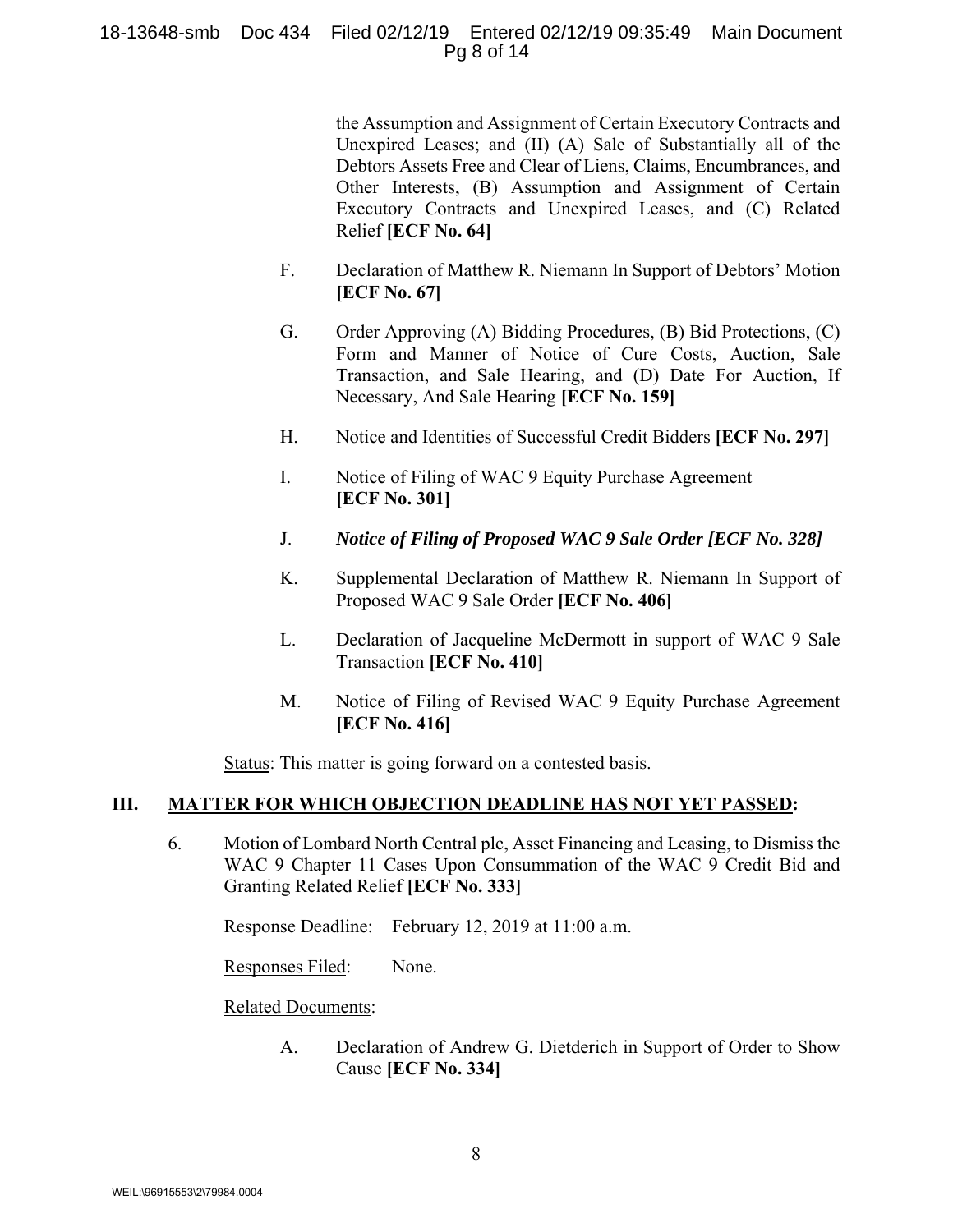#### 18-13648-smb Doc 434 Filed 02/12/19 Entered 02/12/19 09:35:49 Main Document Pg 9 of 14

B. Order to Show Cause Scheduling Hearing on Shortened Notice For Motion of Lombard North Central plc, Asset Financing and Leasing, to Dismiss The WAC 9 Chapter 11 Cases Upon Consummation of the WAC 9 Credit Bid and Granting Related Relief **[ECF No. 370]** 

Status: This matter is going forward.

Dated: February 11, 2019 New York, New York

> /s/ Kelly DiBlasi WEIL, GOTSHAL & MANGES LLP 767 Fifth Avenue New York, New York 10153 Telephone: (212) 310-8000 Facsimile: (212) 310-8007 Gary T. Holtzer Robert J. Lemons Kelly DiBlasi Matthew P. Goren

*Attorneys for Debtors and Debtors in Possession*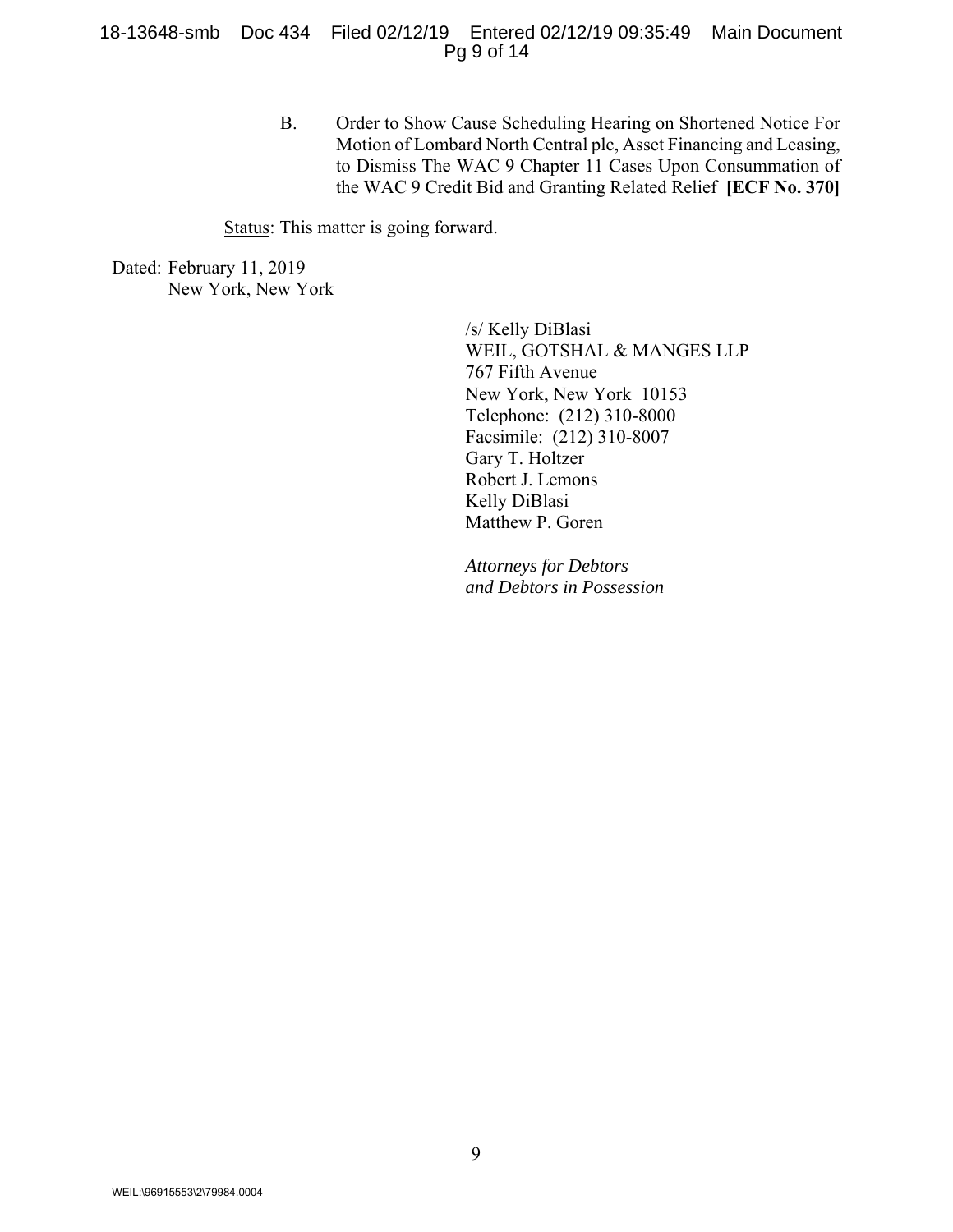18-13648-smb Doc 434 Filed 02/12/19 Entered 02/12/19 09:35:49 Main Document Pg 10 of 14

# **Exhibit A**

**Debtors**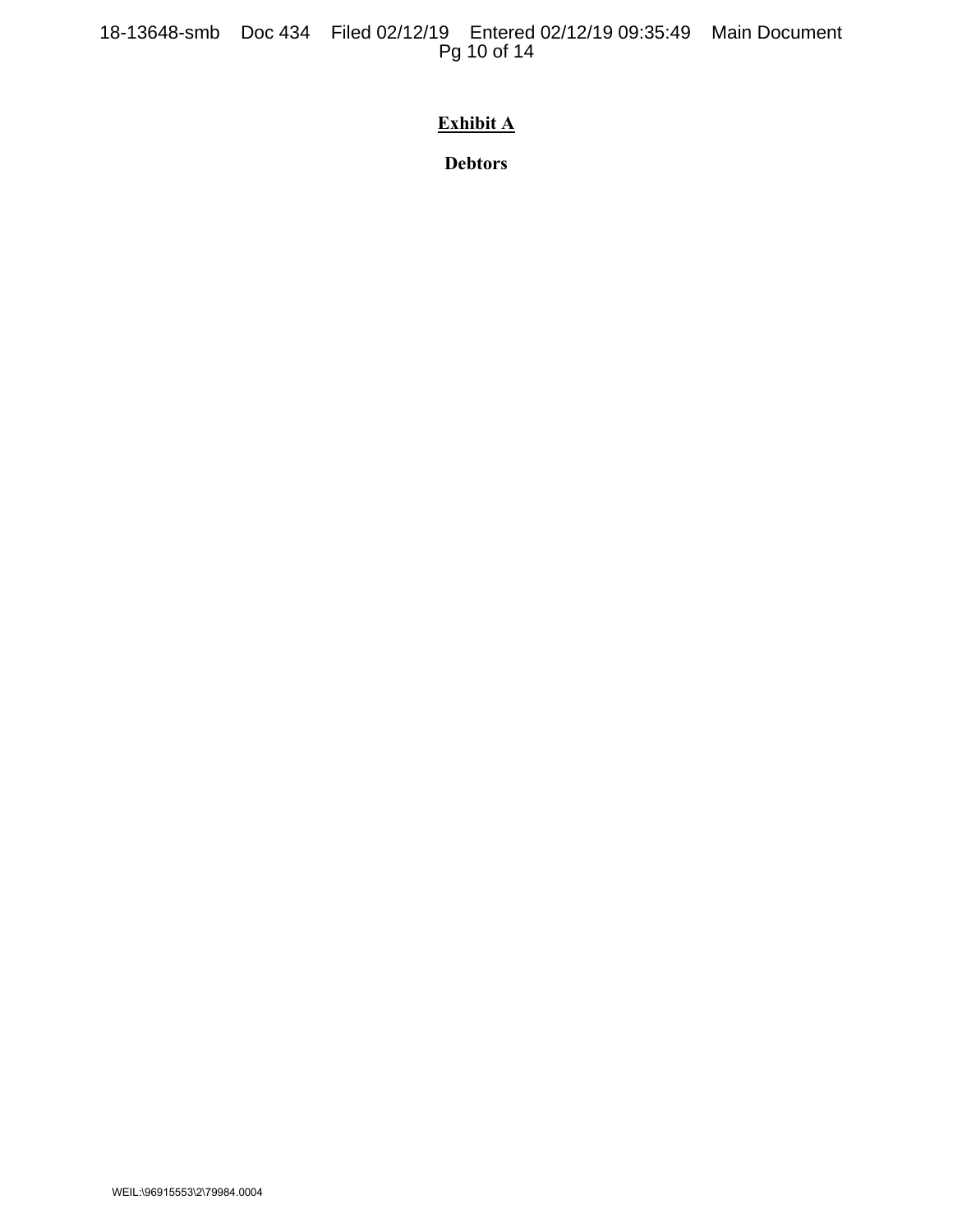# 18-13648-smb Doc 434 Filed 02/12/19 Entered 02/12/19 09:35:49 Main Document Pg 11 of 14

| <b>Debtor</b>                                | Last 4<br>Digits of<br>Tax ID<br><b>Number</b> | <b>Debtor</b>                       | Last 4<br>Digits of<br><b>Tax ID</b><br><b>Number</b> |
|----------------------------------------------|------------------------------------------------|-------------------------------------|-------------------------------------------------------|
| Waypoint Leasing Holdings Ltd.               | 2899                                           | AE Helicopter (5) Limited           | N/A                                                   |
| Waypoint Leasing (Luxembourg)<br>S.à r.l.    | 7041                                           | AE Helicopter (6) Limited           | N/A                                                   |
| Waypoint Leasing (Ireland)<br>Limited        | 6600                                           | <b>MSN 31141 Trust</b>              | N/A                                                   |
| Waypoint Asset Co 10 Limited                 | 2503                                           | <b>MSN 31492 Trust</b>              | N/A                                                   |
| MSN 2826 Trust                               | N/A                                            | <b>MSN 36458 Trust</b>              | N/A                                                   |
| MSN 2879 Trust                               | N/A                                            | <b>MSN 760543 Trust</b>             | N/A                                                   |
| Waypoint Asset Co 11 Limited                 | 3073                                           | <b>MSN 760551 Trust</b>             | N/A                                                   |
| MSN 2905 Trust                               | N/A                                            | <b>MSN 760581 Trust</b>             | N/A                                                   |
| Waypoint Asset Co 12 Limited                 | 0541                                           | <b>MSN 760628 Trust</b>             | N/A                                                   |
| <b>MSN 20042 Trust</b>                       | N/A                                            | <b>MSN 760631 Trust</b>             | N/A                                                   |
| <b>MSN 41202 Trust</b>                       | N/A                                            | <b>MSN 760682 Trust</b>             | N/A                                                   |
| <b>MSN 920280 Trust</b>                      | N/A                                            | <b>MSN 920022 Trust</b>             | N/A                                                   |
| Waypoint Asset Co 1E Limited                 | 6089                                           | <b>MSN 920062 Trust</b>             | N/A                                                   |
| Waypoint Asset Euro 1F Limited               | 7099                                           | <b>MSN 920125 Trust</b>             | N/A                                                   |
| <b>MSN 20093 Trust</b>                       | N/A                                            | <b>MSN 9229 AS</b>                  | $\rm N/A$                                             |
| Waypoint Asset Malta 1A Limited              | 2966                                           | Waypoint Asset Co 3A Limited        | 6687                                                  |
| Waypoint Leasing Singapore 1<br>Pte. Limited | 2403                                           | <b>MSN 41371 Trust</b>              | N/A                                                   |
| Waypoint Leasing UK 1A Limited               | 2226                                           | Waypoint Asset Euro 1A Limited      | 9804                                                  |
| Waypoint Asset Co 14 Limited                 | 1585                                           | MSN 4466 Trust                      | N/A                                                   |
| Waypoint Asset Co 15 Limited                 | 1776                                           | MSN 4469 Trust                      | N/A                                                   |
| Waypoint Asset Co 3 Limited                  | 3471                                           | MSN 6655 Trust                      | N/A                                                   |
| MSN 6658 Trust                               | N/A                                            | <b>Waypoint Asset Funding 6 LLC</b> | 4964                                                  |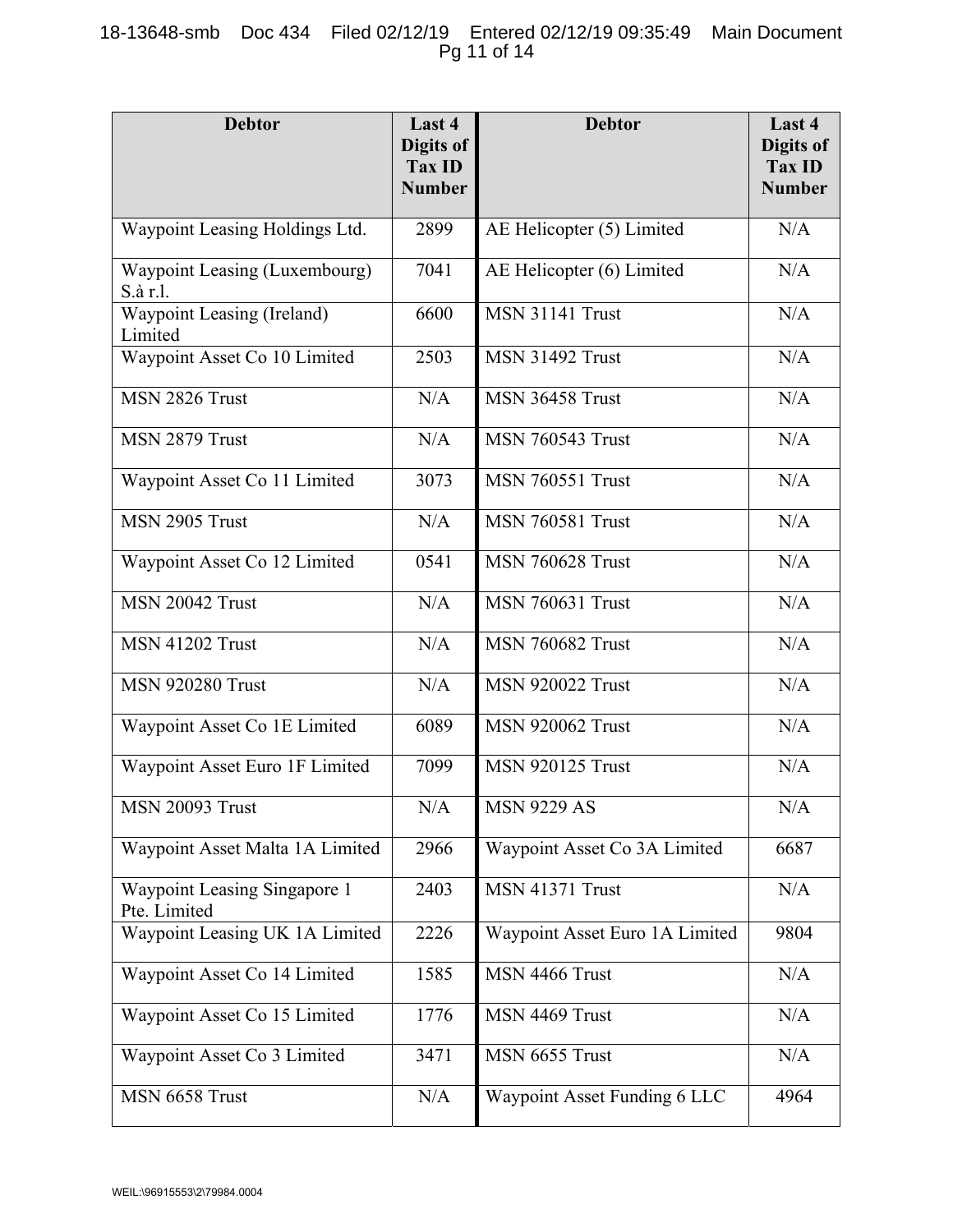# 18-13648-smb Doc 434 Filed 02/12/19 Entered 02/12/19 09:35:49 Main Document Pg 12 of 14

| <b>Debtor</b>                         | Last 4<br><b>Digits of</b><br>Tax ID | <b>Debtor</b>                        | Last 4<br>Digits of<br>Tax ID |
|---------------------------------------|--------------------------------------|--------------------------------------|-------------------------------|
|                                       | <b>Number</b>                        |                                      | <b>Number</b>                 |
| Waypoint 760626 Business Trust        | N/A                                  | Waypoint Asset Co 7 Limited          | 9689                          |
| MSN 7152 Trust                        | N/A                                  | Waypoint Asset Euro 7A Limited       | 2406                          |
| MSN 7172 Trust                        | N/A                                  | Waypoint Asset Co 8 Limited          | 2532                          |
| Waypoint Asset Funding 3 LLC          | 4960                                 | <b>MSN 31041 Trust</b>               | N/A                           |
| Waypoint Asset Malta Ltd              | 5348                                 | <b>MSN 31203 Trust</b>               | N/A                           |
| Waypoint Leasing Labuan 3A<br>Limited | 8120                                 | <b>MSN 31578 Trust</b>               | N/A                           |
| Waypoint Leasing UK 3A Limited        | 0702                                 | <b>MSN 760617 Trust</b>              | N/A                           |
| Waypoint Asset Co 4 Limited           | 0301                                 | <b>MSN 760624 Trust</b>              | N/A                           |
| Waypoint Asset Co 5 Limited           | 7128                                 | <b>MSN 760626 Trust</b>              | N/A                           |
| MSN 1251 Trust                        | N/A                                  | <b>MSN 760765 Trust</b>              | N/A                           |
| <b>MSN 14786 Trust</b>                | N/A                                  | <b>MSN 920063 Trust</b>              | N/A                           |
| MSN 2047 Trust                        | N/A                                  | <b>MSN 920112 Trust</b>              | N/A                           |
| MSN 2057 Trust                        | N/A                                  | Waypoint 206 Trust                   | N/A                           |
| Waypoint Asset Co 5B Limited          | 2242                                 | Waypoint 407 Trust                   | N/A                           |
| Waypoint Leasing UK 5A Limited        | 1970                                 | Waypoint Asset Euro 1B Limited       | 3512                          |
| Waypoint Asset Co 6 Limited           | 8790                                 | Waypoint Asset Euro 1C Limited       | 1060                          |
| <b>MSN 31042 Trust</b>                | N/A                                  | <b>MSN 20012 Trust</b>               | N/A                           |
| <b>MSN 31295 Trust</b>                | N/A                                  | <b>MSN 20022 Trust</b>               | N/A                           |
| <b>MSN 31308 Trust</b>                | N/A                                  | <b>MSN 20025 Trust</b>               | N/A                           |
| <b>MSN 920119 Trust</b>               | N/A                                  | <b>MSN 920113 Trust</b>              | N/A                           |
| Waypoint Asset Funding 8 LLC          | 4776                                 | Waypoint Asset Co Germany<br>Limited | 5557                          |
| Waypoint Leasing UK 8A Limited        | 2906                                 | MSN 31046 Trust                      | N/A                           |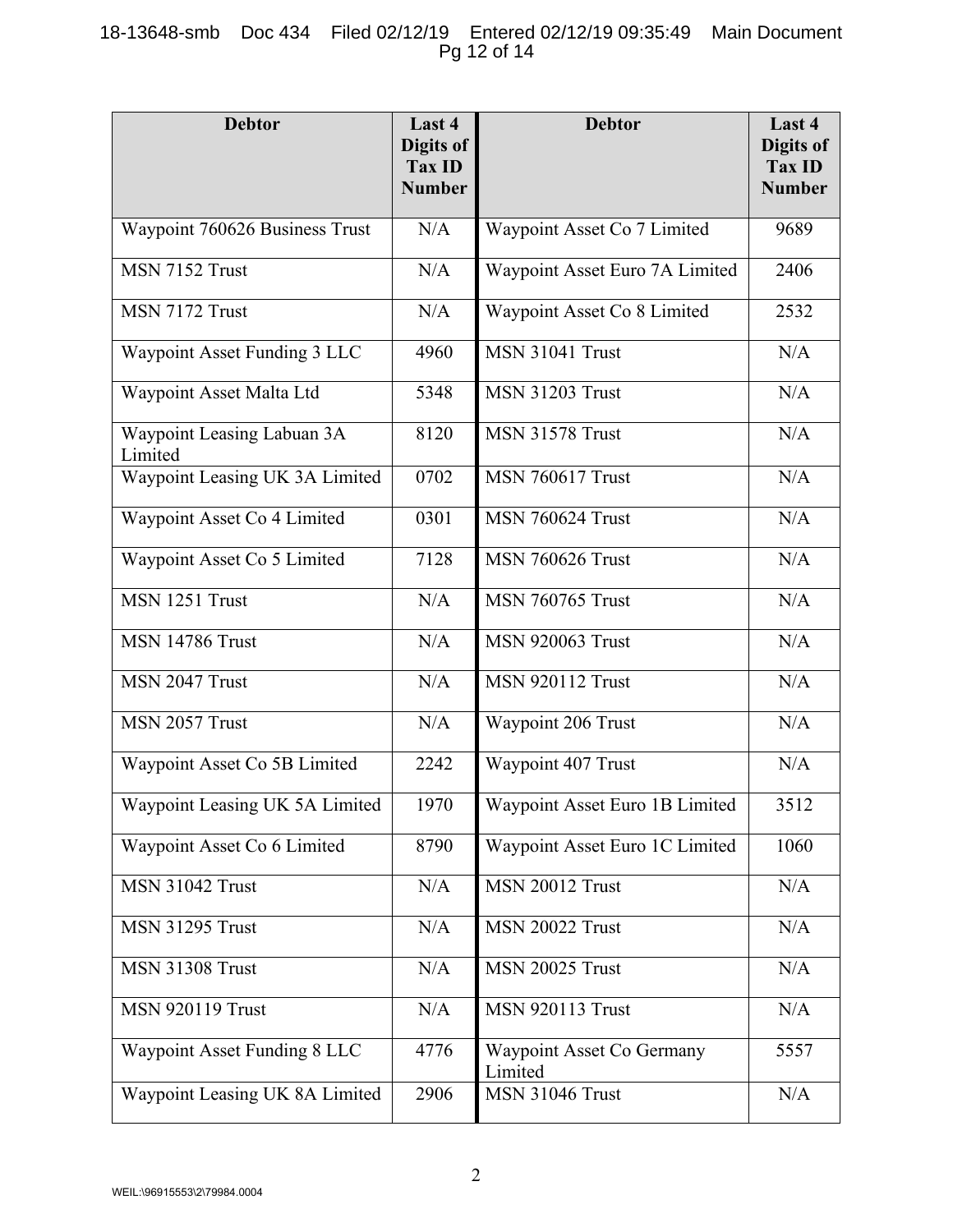# 18-13648-smb Doc 434 Filed 02/12/19 Entered 02/12/19 09:35:49 Main Document Pg 13 of 14

| <b>Debtor</b>                                               | Last 4<br>Digits of<br>Tax ID<br><b>Number</b> | <b>Debtor</b>                         | Last 4<br>Digits of<br>Tax ID<br><b>Number</b> |
|-------------------------------------------------------------|------------------------------------------------|---------------------------------------|------------------------------------------------|
| Waypoint Leasing US 8A LLC                                  | 8080                                           | MSN 41511 Trust                       | N/A                                            |
| Waypoint Asset Co 9 Limited                                 | 6340                                           | <b>MSN 760608 Trust</b>               | N/A                                            |
| <b>MSN 20052 Trust</b>                                      | N/A                                            | <b>MSN 89007 Trust</b>                | N/A                                            |
| <b>MSN 31312 Trust</b>                                      | N/A                                            | <b>MSN 920141 Trust</b>               | N/A                                            |
| <b>MSN 41329 Trust</b>                                      | N/A                                            | <b>MSN 920152 Trust</b>               | N/A                                            |
| <b>MSN 760538 Trust</b>                                     | N/A                                            | <b>MSN 920153 Trust</b>               | N/A                                            |
| <b>MSN 760539 Trust</b>                                     | N/A                                            | <b>MSN 920273 Trust</b>               | N/A                                            |
| <b>MSN 760541 Trust</b>                                     | N/A                                            | <b>MSN 920281 Trust</b>               | N/A                                            |
| <b>MSN 760542 Trust</b>                                     | N/A                                            | MSN 9205 Trust                        | N/A                                            |
| Waypoint Asset Co 1B Limited                                | 5795                                           | MSN 9229 Trust                        | N/A                                            |
| <b>MSN 41272 Trust</b>                                      | N/A                                            | Waypoint Asset Co 1A Limited          | 1208                                           |
| Waypoint Asset Co 5A Limited                                | 4148                                           | Waypoint Leasing Labuan 1A<br>Limited | 2299                                           |
| <b>MSN 69052 Trust</b>                                      | N/A                                            | Waypoint Asset Co 1C Limited          | 0827                                           |
| Waypoint Asset Euro 9A Limited                              | 2276                                           | Waypoint Asset Co 1D Limited          | 7018                                           |
| Waypoint Asset Euro 1E Limited                              | 6050                                           | Waypoint Asset Co 1F Limited          | 6345                                           |
| Waypoint Leasing UK 9A Limited                              | 5686                                           | Waypoint Asset Co 1G Limited          | 6494                                           |
| Waypoint Asset Sterling 9A<br>Limited                       | 1161                                           | Waypoint Asset Co 1H Limited          | 7349                                           |
| <b>Waypoint Asset Company</b><br>Number 1 (Ireland) Limited | 6861                                           | Waypoint Asset Co 1J Limited          | 7729                                           |
| Waypoint Asset Euro 1D Limited                              | 1360                                           | <b>MSN 20159 Trust</b>                | N/A                                            |
| Waypoint Asset Co 1L Limited                                | 2360                                           | <b>MSN 31431 Trust</b>                | N/A                                            |
| Waypoint Asset Co 1M Limited                                | 5855                                           | <b>MSN 760734 Trust</b>               | N/A                                            |
| Waypoint Asset Co 1N Limited                                | 3701                                           | <b>MSN 920024 Trust</b>               | N/A                                            |